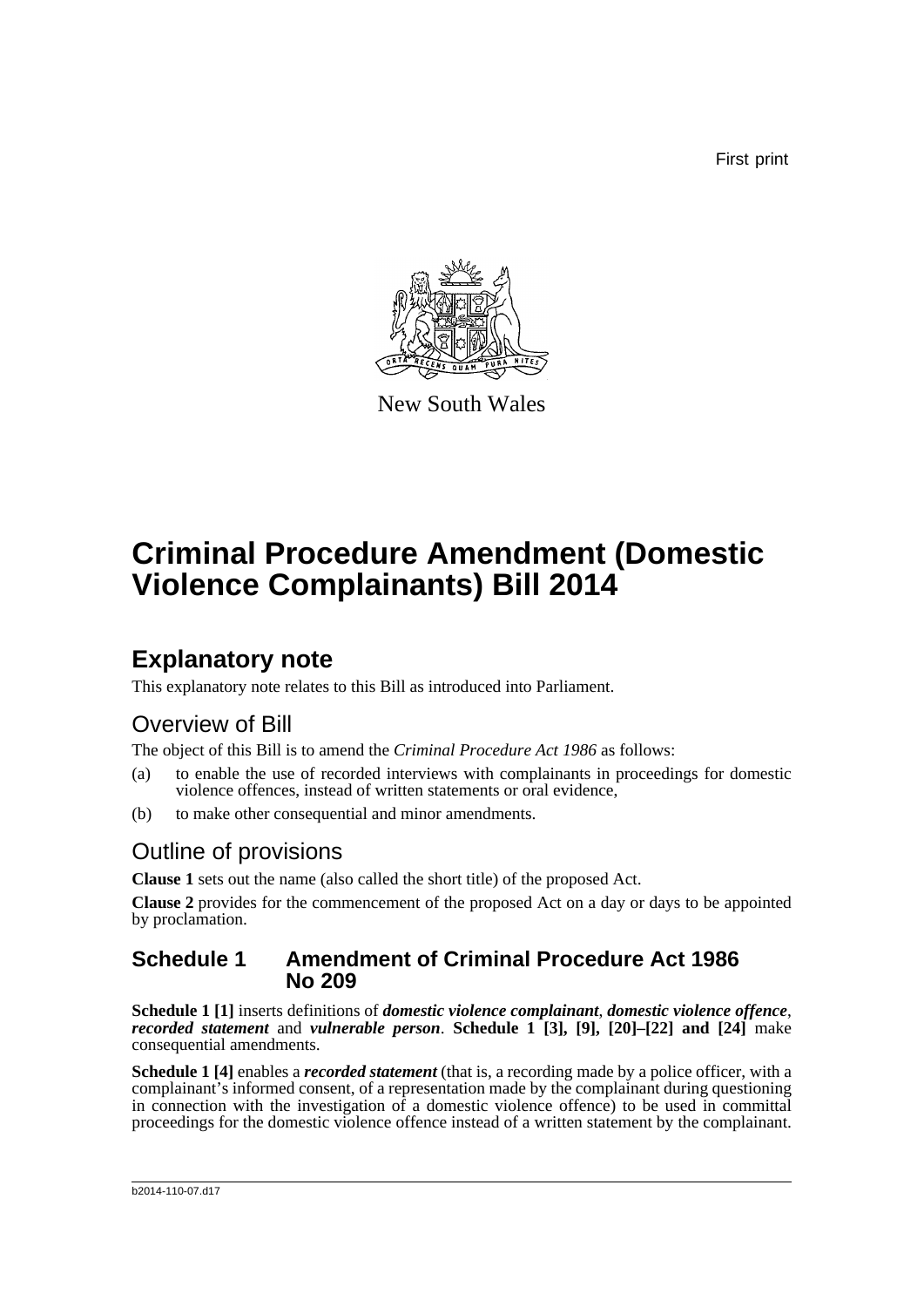The general requirements for service of copies of the recording, and access for viewing by defendants who are not represented by an Australian legal practitioner, that will apply to a recorded statement used in evidence in chief will apply to its use for this purpose. Provisions that apply to written statements such as those relating to inadmissibility, admissibility as if it were oral evidence, death of the witness, notices of rights, the attendance of the witness and later use of written statements are also applied to the recording and the complainant whose representation was recorded. **Schedule 1 [2]** makes a consequential amendment.

**Schedule 1 [5]** inserts requirements for recorded statements used in committal proceedings, including that they must contain statements about the complainant's age and as to the truth of the representation.

**Schedule 1 [6]** makes a person guilty of an offence if a representation made by the person that is contained in a recorded statement used in committal proceedings contains matter that the person knew to be false, or did not believe to be true, in a material respect when the representation was made.

**Schedule 1 [7]** requires a copy of a recorded statement used in committal proceedings for a domestic violence offence to be given to an accused person who is committed for trial.

**Schedule 1 [8]** requires the notice given by a prosecutor to the accused person of the prosecution's case in pre-trial disclosure for a domestic violence offence to include a copy of any recorded statement that the prosecutor intends to adduce at the trial.

**Schedule 1 [10]** provides for a brief of evidence in proceedings for a domestic violence offence to include a recorded statement relating to the offence instead of a written statement from the complainant.

**Schedule 1 [11]** makes it an offence for a person to include in a representation contained in a recorded statement matter that the person, at the time the representation was made, knew to be false, or did not believe to be true, in any material respect.

**Schedule 1 [12]** requires a court to consider any recorded statement given to it by the prosecutor before determining a matter on the basis of the court attendance notice in the absence of the accused person and without hearing witnesses.

**Schedule 1 [13]** enables additional evidence, in the form of a recorded statement, to be required by the court in summary proceedings heard in the absence of the accused person if the proceedings are for a domestic violence offence. **Schedule 1 [14]–[16]** make consequential amendments.

**Schedule 1 [17]** requires a copy of any recorded statement that is to be adduced as evidence in summary proceedings for a domestic violence offence in the Supreme Court to be included as part of the notice of the prosecution's case given by the prosecutor to the defendant.

**Schedule 1 [18]** makes it clear that any requirements relating to the giving of notice of a recorded statement to a defendant in summary proceedings for a domestic violence offence in the Supreme Court must not be inconsistent with the new requirements for service of, and access to, recorded statements.

**Schedule 1 [19]** inserts provisions enabling the use of recorded statements in proceedings for domestic violence offences, instead of requiring a complainant to give evidence in chief orally. The provisions:

- (a) define terms used, including *recorded statement*, and
- (b) apply in addition to the *Evidence Act 1995*, and
- (c) enable a complainant in proceedings for a domestic violence offence to give evidence wholly or partly in the form of a recorded statement that is viewed or heard by the court, and
- (d) provide that the complainant must be subsequently available for cross-examination or re-examination either orally in the courtroom or in accordance with other existing permitted alternative arrangements for the particular kind of witness, and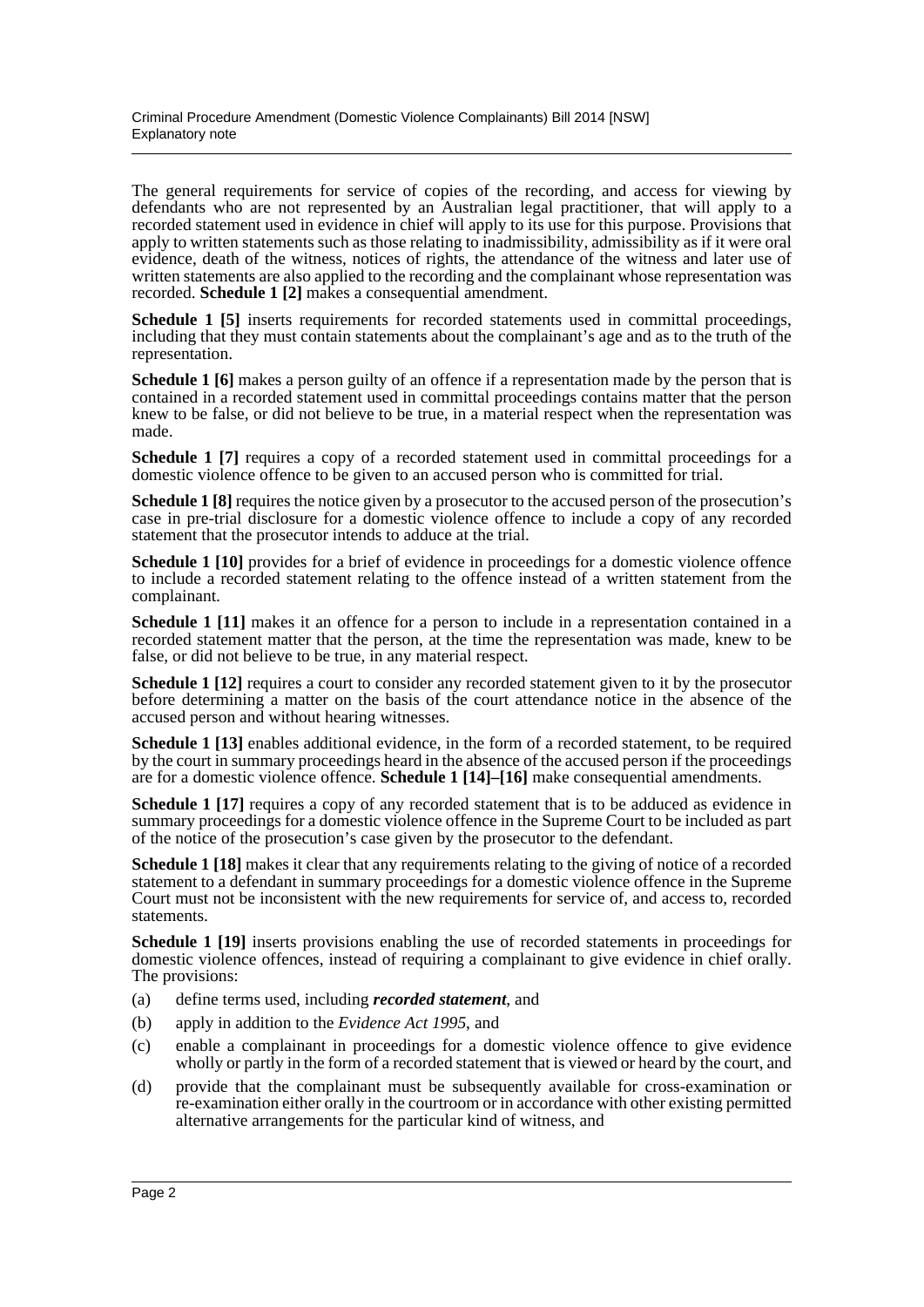- (e) set out matters a prosecutor must take into account, including the complainant's wishes, in determining whether to adduce evidence in the form of a recorded statement, and
- (f) enable a recorded statement that has been adduced in proceedings for an offence to also be adduced in concurrent, or related, proceedings for an order under the *Crimes (Domestic and Personal Violence) Act 2007*, and
- (g) make it clear that the hearsay rule and the opinion rule do not prevent the admission or use of evidence of a representation in the form of a recorded statement and make its admissibility subject to compliance with requirements for access and service, and
- (h) require the judge, in a case where there is a jury, to warn that no inference adverse to the accused should be drawn, or greater or lesser weight given to evidence because evidence is given in the form of a recorded statement, and
- (i) enable a court to order a transcript of a recorded statement to aid comprehension of the evidence by a jury, and
- (j) require a copy of a recorded statement to be served on an accused person in proceedings for a domestic violence offence as soon as practicable after the proceedings are commenced or the prosecutor determines that evidence will be given in that form, whichever is the later, and
- (k) if the accused is not represented by an Australian legal practitioner, permit only an audio copy to be served but require viewing access to be given at a police station on one or more occasions, being when the accused is being questioned, if the accused requests or on another notified day (or if that is not reasonably practicable on a day when proceedings are being held), and
- (l) make it clear that the validity of proceedings is not affected by failures to comply with procedural provisions relating to recorded statements, and
- (m) enable the court, on the application of the prosecutor, to order an accused person to return a copy of a recorded statement to the prosecutor at the completion of the proceedings, and
- (n) make it an offence to copy or publish, or give possession of a copy of a recording of a recorded statement except for the legitimate purposes of a criminal investigation or criminal proceedings or in the proper exercise by a public official of the public official's functions, and
- (o) enable a court to make, vary or revoke an order under the proposed provisions on its own motion or on application by a party or complainant giving evidence and to adjourn proceedings in certain circumstances, and
- (p) provide for the making of rules of court or regulations relating to the making and use of recorded statements in proceedings for domestic violence offences.

**Schedule 1 [23]** makes it clear that the existing provisions that enable complainants to give evidence from places other than court, and that provide for alternative arrangements to protect complainants in proceedings in respect of certain sexual offences, continue to apply to domestic violence complainants in proceedings where those provisions and the new provisions for the use of recorded statements both apply.

**Schedule 1 [25]** enables regulations to be made containing savings or transitional provisions consequent on the enactment of the proposed Act.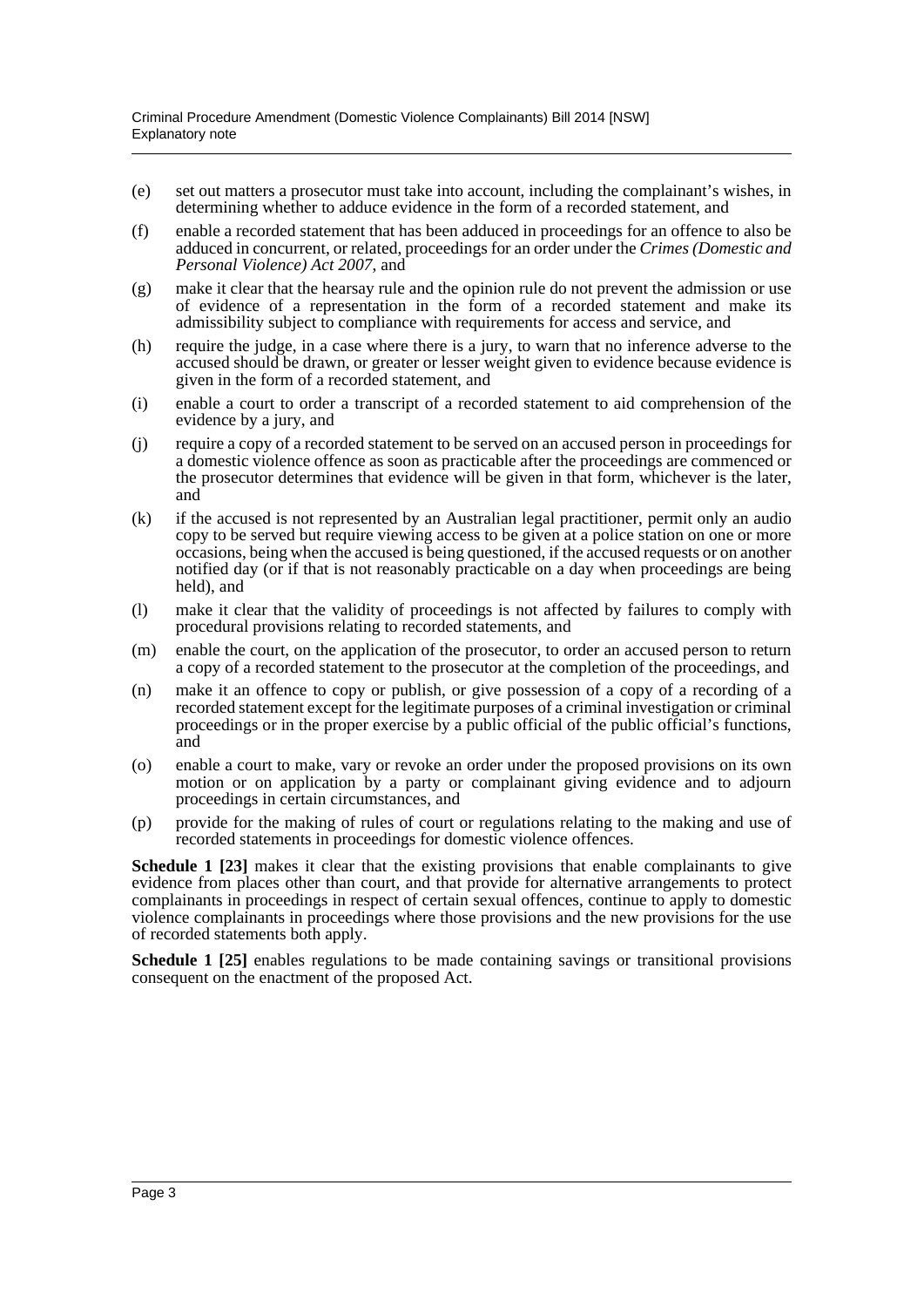First print



New South Wales

# **Criminal Procedure Amendment (Domestic Violence Complainants) Bill 2014**

## **Contents**

|             |                                                 | Page |
|-------------|-------------------------------------------------|------|
| $\mathbf 1$ | Name of Act                                     |      |
|             | 2 Commencement                                  | 2.   |
| Schedule 1  | Amendment of Criminal Procedure Act 1986 No 209 | 3    |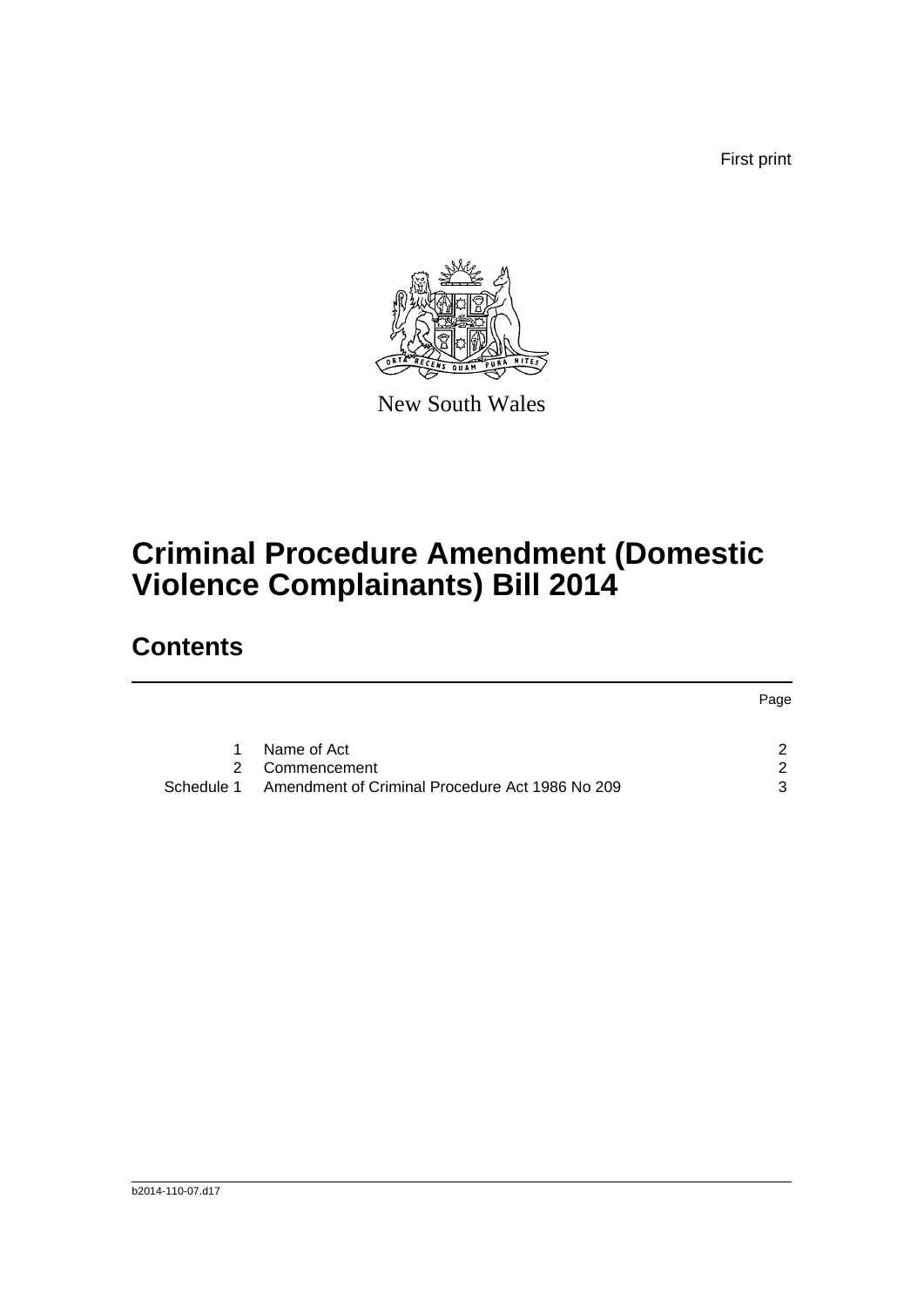

New South Wales

# **Criminal Procedure Amendment (Domestic Violence Complainants) Bill 2014**

No , 2014

#### **A Bill for**

An Act to amend the *Criminal Procedure Act 1986* with respect to evidence in proceedings for domestic violence offences.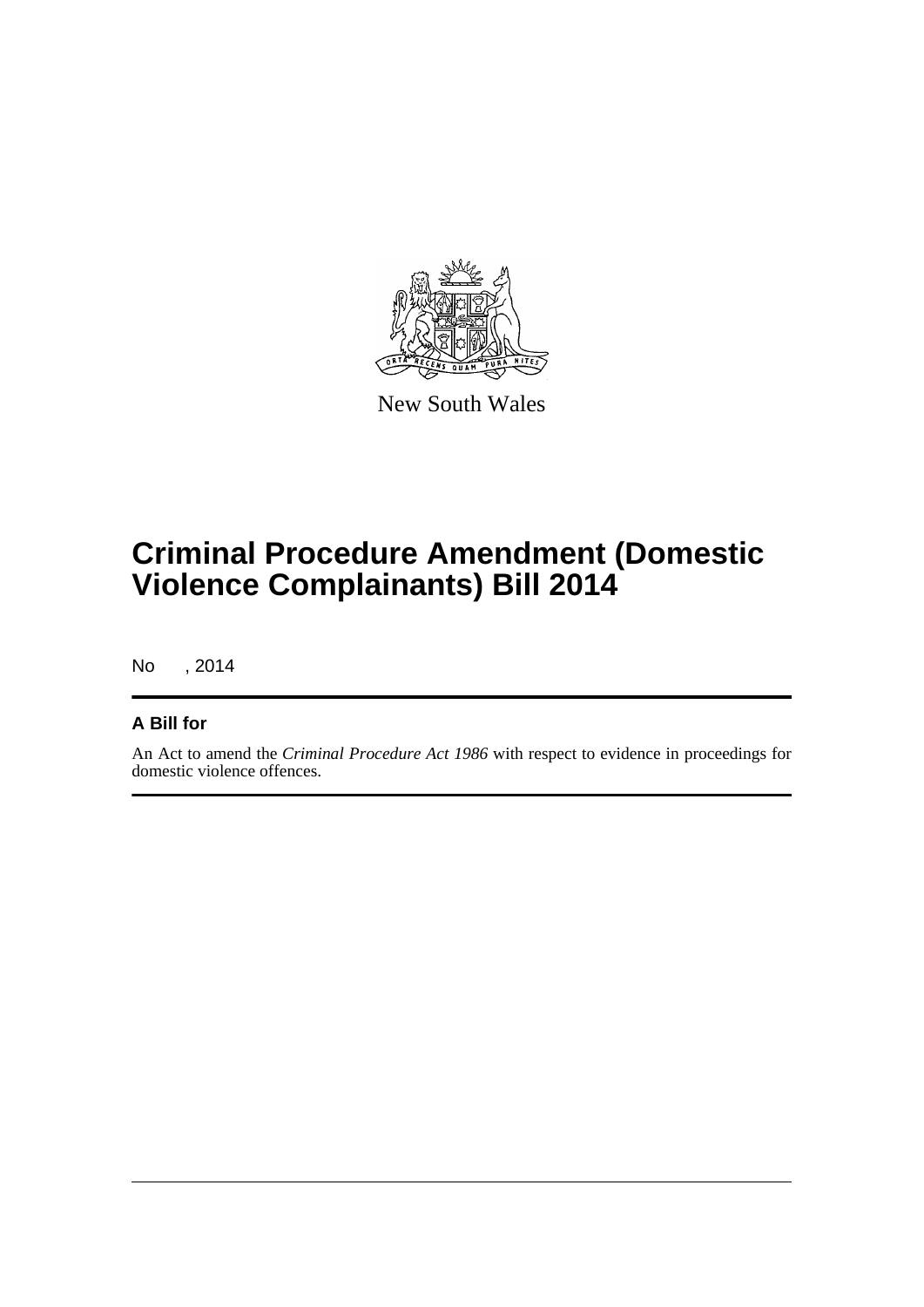<span id="page-5-1"></span><span id="page-5-0"></span>

| The Legislature of New South Wales enacts:                                                 |        |
|--------------------------------------------------------------------------------------------|--------|
| Name of Act                                                                                | 2      |
| This Act is the Criminal Procedure Amendment (Domestic Violence Complainants)<br>Act 2014. | 3<br>4 |
| <b>Commencement</b>                                                                        | 5      |
| This Act commences on a day or days to be appointed by proclamation.                       | 6      |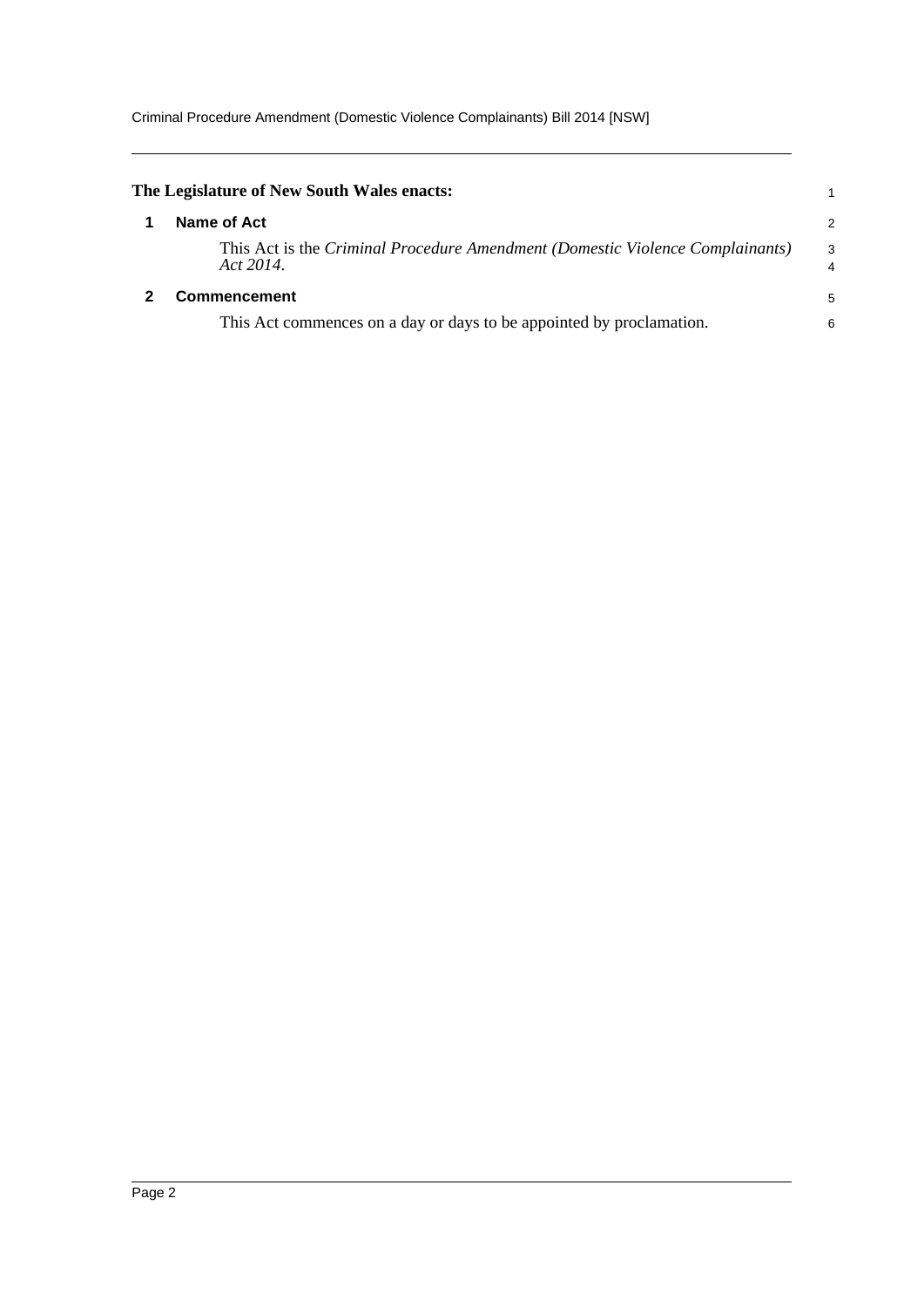<span id="page-6-0"></span>

|       | Schedule 1 |                                                  |                                                              | <b>Amendment of Criminal Procedure Act 1986</b><br><b>No 209</b>                                                                                                                                                                                                                                                     | 1<br>2                                      |  |  |
|-------|------------|--------------------------------------------------|--------------------------------------------------------------|----------------------------------------------------------------------------------------------------------------------------------------------------------------------------------------------------------------------------------------------------------------------------------------------------------------------|---------------------------------------------|--|--|
| $[1]$ |            |                                                  | <b>Section 3 Definitions</b>                                 |                                                                                                                                                                                                                                                                                                                      | 3                                           |  |  |
|       |            | Insert in alphabetical order in section $3(1)$ : |                                                              |                                                                                                                                                                                                                                                                                                                      |                                             |  |  |
|       |            |                                                  |                                                              | <i>domestic violence complainant</i> , in proceedings for a domestic violence<br>offence, means the person against whom the domestic violence offence is<br>alleged to have been committed, but does not include a person who is a<br>vulnerable person.                                                             | 5<br>$6\phantom{1}6$<br>$\overline{7}$<br>8 |  |  |
|       |            |                                                  |                                                              | <i>domestic violence offence</i> means a domestic violence offence within the<br>meaning of the Crimes (Domestic and Personal Violence) Act 2007.                                                                                                                                                                    | 9<br>10                                     |  |  |
|       |            |                                                  |                                                              | recorded statement-see section 289D.<br><i>vulnerable person</i> has the same meaning as it has in Part 6 of Chapter 6.                                                                                                                                                                                              | 11<br>12                                    |  |  |
|       |            |                                                  |                                                              |                                                                                                                                                                                                                                                                                                                      |                                             |  |  |
| [2]   |            |                                                  |                                                              | Section 60 Time for taking prosecution evidence                                                                                                                                                                                                                                                                      | 13                                          |  |  |
|       |            |                                                  |                                                              | Insert ", which includes a reference to a recorded statement in the case of a domestic<br>violence offence (see section 76A (5))" after "Division 3)" in the note to section 60 (1).                                                                                                                                 | 14<br>15                                    |  |  |
| [3]   |            |                                                  |                                                              | Section 76 Recordings of interviews with vulnerable persons                                                                                                                                                                                                                                                          | 16                                          |  |  |
|       |            |                                                  |                                                              | Omit the definition of <i>vulnerable person</i> from section $76(8)$ .                                                                                                                                                                                                                                               | 17                                          |  |  |
| [4]   |            | <b>Section 76A</b>                               |                                                              |                                                                                                                                                                                                                                                                                                                      | 18                                          |  |  |
|       |            |                                                  | Insert after section 76:                                     |                                                                                                                                                                                                                                                                                                                      | 19                                          |  |  |
|       | 76A        |                                                  | Recordings of interviews with domestic violence complainants |                                                                                                                                                                                                                                                                                                                      |                                             |  |  |
|       |            | (1)                                              |                                                              | Evidence for the prosecution may be given in the form of a recorded statement<br>instead of a written statement, if the offence is a domestic violence offence.                                                                                                                                                      | 21<br>22                                    |  |  |
|       |            | (2)                                              |                                                              | If a recorded statement is to be given instead of a written statement, the<br>prosecutor must serve on the accused person a notice in the form referred to in<br>section $75(4)$ .                                                                                                                                   | 23<br>24<br>25                              |  |  |
|       |            | (3)                                              |                                                              | The requirements of Division 3 of Part 4B of Chapter 6 in relation to service<br>of, and access to, a recorded statement must be complied with in relation to any<br>recorded statement given instead of a written statement.                                                                                        | 26<br>27<br>28                              |  |  |
|       |            | (4)                                              |                                                              | However, if the requirements of Division 3 of Part 4B of Chapter 6 have not<br>been complied with, the recorded statement may be admitted if the court is<br>satisfied that:                                                                                                                                         | 29<br>30<br>31                              |  |  |
|       |            |                                                  | (a)                                                          | the parties consent to the recorded statement being admitted, or                                                                                                                                                                                                                                                     | 32                                          |  |  |
|       |            |                                                  | (b)                                                          | the accused person or his or her Australian legal practitioner (if any)<br>have been given a reasonable opportunity otherwise than in accordance<br>with that Division to listen to or view and listen to, the recorded<br>statement and it would be in the interests of justice to admit the recorded<br>statement. | 33<br>34<br>35<br>36<br>37                  |  |  |
|       |            | (5)                                              |                                                              | This Part applies to a recorded statement and the person whose representation<br>is recorded in the recorded statement in the same way as it applies to a written<br>statement under this Division and the person who made the written statement.                                                                    | 38<br>39<br>40                              |  |  |
|       |            | (6)                                              |                                                              | Sections 74 (1), 76, 79, 81, 82, 83 (2) and (3), 84 and 85 (1) do not apply to a<br>recorded statement.                                                                                                                                                                                                              | 41<br>42                                    |  |  |
|       |            | (7)                                              |                                                              | This section does not affect section 289I (2).                                                                                                                                                                                                                                                                       | 43                                          |  |  |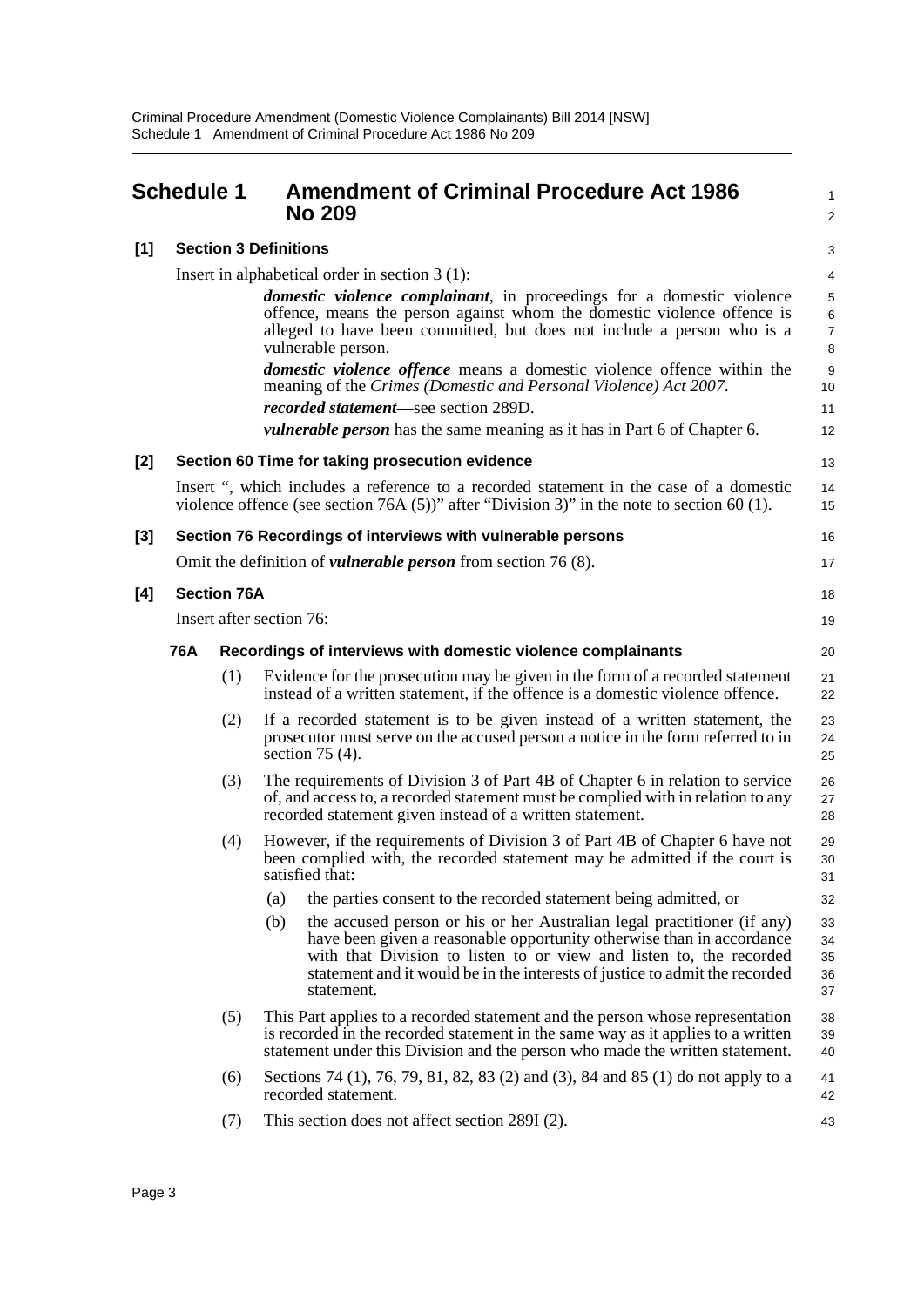Criminal Procedure Amendment (Domestic Violence Complainants) Bill 2014 [NSW] Schedule 1 Amendment of Criminal Procedure Act 1986 No 209

| [5]   |                                                             | <b>Section 79A</b>                             |      |                                                                                                                                                                                                                                                                                                                             | 1                    |  |  |
|-------|-------------------------------------------------------------|------------------------------------------------|------|-----------------------------------------------------------------------------------------------------------------------------------------------------------------------------------------------------------------------------------------------------------------------------------------------------------------------------|----------------------|--|--|
|       |                                                             | Insert after section 79:                       |      |                                                                                                                                                                                                                                                                                                                             | $\overline{a}$       |  |  |
|       | <b>79A</b><br>Form and requirements for recorded statements |                                                |      |                                                                                                                                                                                                                                                                                                                             |                      |  |  |
|       |                                                             | (1)                                            |      | A representation contained in a recorded statement may be in the form of<br>questions and answers.                                                                                                                                                                                                                          | 4<br>5               |  |  |
|       |                                                             | (2)                                            |      | A recorded statement must contain the following statements by the domestic<br>violence complainant:                                                                                                                                                                                                                         | 6<br>7               |  |  |
|       |                                                             |                                                | (a)  | a statement as to the complainant's age,                                                                                                                                                                                                                                                                                    | 8                    |  |  |
|       |                                                             |                                                | (b)  | a statement as to the truth of the representation,                                                                                                                                                                                                                                                                          | 9                    |  |  |
|       |                                                             |                                                | (c)  | any other matter required by the rules.                                                                                                                                                                                                                                                                                     | 10                   |  |  |
|       |                                                             | (3)                                            |      | If the representation contained in a recorded statement, or part of it, is in a<br>language other than English:                                                                                                                                                                                                             | 11<br>12             |  |  |
|       |                                                             |                                                | (a)  | the recorded statement must contain an English translation of the<br>representation or part, or                                                                                                                                                                                                                             | 13<br>14             |  |  |
|       |                                                             |                                                | (b)  | a separate written English translation of the representation or part must<br>accompany the recorded statement.                                                                                                                                                                                                              | 15<br>16             |  |  |
| [6]   |                                                             | Section 85 False statements or representations |      |                                                                                                                                                                                                                                                                                                                             |                      |  |  |
|       |                                                             | Insert after section $85(1)$ :<br>18           |      |                                                                                                                                                                                                                                                                                                                             |                      |  |  |
|       | (1A)                                                        |                                                |      | A person who made a representation given in evidence under this Division in<br>the form of a recorded statement is guilty of an offence if the representation<br>contains any matter that, at the time the representation was made, the person<br>knew to be false, or did not believe to be true, in any material respect. | 19<br>20<br>21<br>22 |  |  |
|       |                                                             |                                                |      | Maximum penalty:                                                                                                                                                                                                                                                                                                            | 23                   |  |  |
|       |                                                             |                                                | (a)  | If the offence is dealt with summarily, 20 penalty units or imprisonment<br>for 12 months, or both.                                                                                                                                                                                                                         | 24<br>25             |  |  |
|       |                                                             |                                                | (b)  | If the offence is dealt with on indictment, 50 penalty units or<br>imprisonment for 5 years, or both.                                                                                                                                                                                                                       | 26<br>27             |  |  |
| $[7]$ |                                                             | statements                                     |      | Section 114 Copies of transcripts of evidence, recorded statements and witnesses'                                                                                                                                                                                                                                           | 28<br>29             |  |  |
|       |                                                             | Insert after section 114 (2):                  |      |                                                                                                                                                                                                                                                                                                                             |                      |  |  |
|       |                                                             |                                                |      | (3) The accused person is also entitled, in accordance with Division 3 of Part 4B<br>of Chapter 6, to a copy of any recorded statement played at the proceedings.                                                                                                                                                           | 31<br>32             |  |  |
| [8]   |                                                             |                                                |      | <b>Section 142 Prosecution's notice</b>                                                                                                                                                                                                                                                                                     | 33                   |  |  |
|       |                                                             |                                                |      | Insert after section $142$ (1) (c):                                                                                                                                                                                                                                                                                         | 34                   |  |  |
|       |                                                             |                                                | (c1) | in accordance with Division 3 of Part 4B of Chapter 6, a copy of any<br>recorded statement that the prosecutor intends to adduce at the trial,                                                                                                                                                                              | 35<br>36             |  |  |
| [9]   |                                                             |                                                |      | Section 185 Recording of interviews with vulnerable persons                                                                                                                                                                                                                                                                 | 37                   |  |  |
|       |                                                             |                                                |      | Omit the definition of <i>vulnerable person</i> from section 185 (7).                                                                                                                                                                                                                                                       | 38                   |  |  |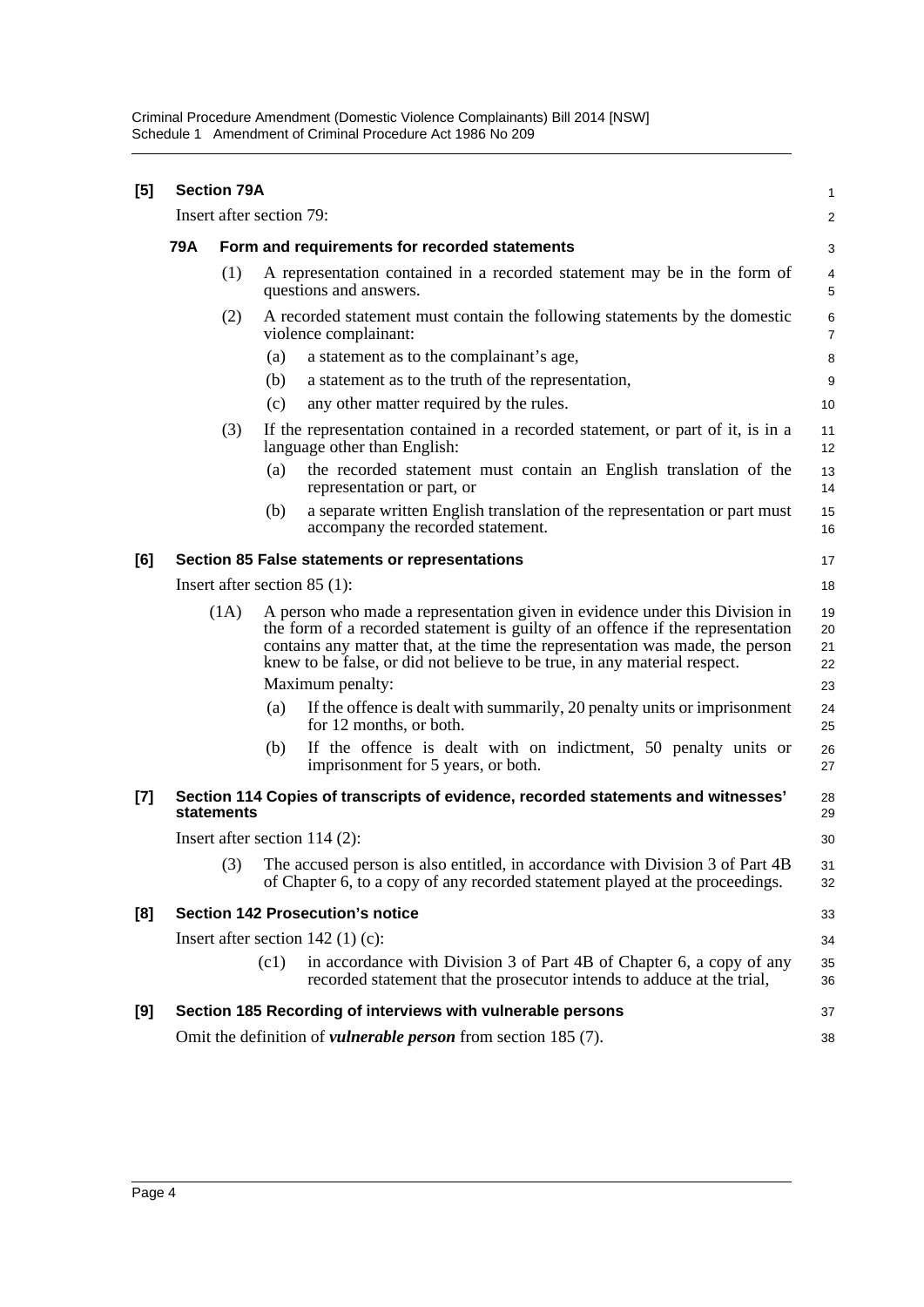Criminal Procedure Amendment (Domestic Violence Complainants) Bill 2014 [NSW] Schedule 1 Amendment of Criminal Procedure Act 1986 No 209

|      |                                                                                                                                                                                                                          | $\mathbf{1}$                                                                                                                                                                                                                                                                                                                                                                                                                                                                                                                                                                                                                                                                                                                                                                                                                                                                                                                                                                                                                                                                                                                                                                                                                                                                                                                                                                                                                                                                                                                                                                                                                                                                                                                                                                                                                                                                                                                                                                                                                                                                                                                                                                                                                                                                                                                                                        |
|------|--------------------------------------------------------------------------------------------------------------------------------------------------------------------------------------------------------------------------|---------------------------------------------------------------------------------------------------------------------------------------------------------------------------------------------------------------------------------------------------------------------------------------------------------------------------------------------------------------------------------------------------------------------------------------------------------------------------------------------------------------------------------------------------------------------------------------------------------------------------------------------------------------------------------------------------------------------------------------------------------------------------------------------------------------------------------------------------------------------------------------------------------------------------------------------------------------------------------------------------------------------------------------------------------------------------------------------------------------------------------------------------------------------------------------------------------------------------------------------------------------------------------------------------------------------------------------------------------------------------------------------------------------------------------------------------------------------------------------------------------------------------------------------------------------------------------------------------------------------------------------------------------------------------------------------------------------------------------------------------------------------------------------------------------------------------------------------------------------------------------------------------------------------------------------------------------------------------------------------------------------------------------------------------------------------------------------------------------------------------------------------------------------------------------------------------------------------------------------------------------------------------------------------------------------------------------------------------------------------|
|      |                                                                                                                                                                                                                          | $\overline{\mathbf{c}}$                                                                                                                                                                                                                                                                                                                                                                                                                                                                                                                                                                                                                                                                                                                                                                                                                                                                                                                                                                                                                                                                                                                                                                                                                                                                                                                                                                                                                                                                                                                                                                                                                                                                                                                                                                                                                                                                                                                                                                                                                                                                                                                                                                                                                                                                                                                                             |
| 185A |                                                                                                                                                                                                                          | 3                                                                                                                                                                                                                                                                                                                                                                                                                                                                                                                                                                                                                                                                                                                                                                                                                                                                                                                                                                                                                                                                                                                                                                                                                                                                                                                                                                                                                                                                                                                                                                                                                                                                                                                                                                                                                                                                                                                                                                                                                                                                                                                                                                                                                                                                                                                                                                   |
|      |                                                                                                                                                                                                                          | $\overline{4}$<br>5<br>6                                                                                                                                                                                                                                                                                                                                                                                                                                                                                                                                                                                                                                                                                                                                                                                                                                                                                                                                                                                                                                                                                                                                                                                                                                                                                                                                                                                                                                                                                                                                                                                                                                                                                                                                                                                                                                                                                                                                                                                                                                                                                                                                                                                                                                                                                                                                            |
|      |                                                                                                                                                                                                                          | $\overline{7}$<br>8<br>9                                                                                                                                                                                                                                                                                                                                                                                                                                                                                                                                                                                                                                                                                                                                                                                                                                                                                                                                                                                                                                                                                                                                                                                                                                                                                                                                                                                                                                                                                                                                                                                                                                                                                                                                                                                                                                                                                                                                                                                                                                                                                                                                                                                                                                                                                                                                            |
|      |                                                                                                                                                                                                                          | 10<br>11<br>12<br>13                                                                                                                                                                                                                                                                                                                                                                                                                                                                                                                                                                                                                                                                                                                                                                                                                                                                                                                                                                                                                                                                                                                                                                                                                                                                                                                                                                                                                                                                                                                                                                                                                                                                                                                                                                                                                                                                                                                                                                                                                                                                                                                                                                                                                                                                                                                                                |
|      |                                                                                                                                                                                                                          | 14<br>15                                                                                                                                                                                                                                                                                                                                                                                                                                                                                                                                                                                                                                                                                                                                                                                                                                                                                                                                                                                                                                                                                                                                                                                                                                                                                                                                                                                                                                                                                                                                                                                                                                                                                                                                                                                                                                                                                                                                                                                                                                                                                                                                                                                                                                                                                                                                                            |
|      |                                                                                                                                                                                                                          | 16                                                                                                                                                                                                                                                                                                                                                                                                                                                                                                                                                                                                                                                                                                                                                                                                                                                                                                                                                                                                                                                                                                                                                                                                                                                                                                                                                                                                                                                                                                                                                                                                                                                                                                                                                                                                                                                                                                                                                                                                                                                                                                                                                                                                                                                                                                                                                                  |
|      |                                                                                                                                                                                                                          | 17                                                                                                                                                                                                                                                                                                                                                                                                                                                                                                                                                                                                                                                                                                                                                                                                                                                                                                                                                                                                                                                                                                                                                                                                                                                                                                                                                                                                                                                                                                                                                                                                                                                                                                                                                                                                                                                                                                                                                                                                                                                                                                                                                                                                                                                                                                                                                                  |
|      |                                                                                                                                                                                                                          | 18                                                                                                                                                                                                                                                                                                                                                                                                                                                                                                                                                                                                                                                                                                                                                                                                                                                                                                                                                                                                                                                                                                                                                                                                                                                                                                                                                                                                                                                                                                                                                                                                                                                                                                                                                                                                                                                                                                                                                                                                                                                                                                                                                                                                                                                                                                                                                                  |
|      |                                                                                                                                                                                                                          | 19<br>20<br>21<br>22                                                                                                                                                                                                                                                                                                                                                                                                                                                                                                                                                                                                                                                                                                                                                                                                                                                                                                                                                                                                                                                                                                                                                                                                                                                                                                                                                                                                                                                                                                                                                                                                                                                                                                                                                                                                                                                                                                                                                                                                                                                                                                                                                                                                                                                                                                                                                |
|      |                                                                                                                                                                                                                          | 23                                                                                                                                                                                                                                                                                                                                                                                                                                                                                                                                                                                                                                                                                                                                                                                                                                                                                                                                                                                                                                                                                                                                                                                                                                                                                                                                                                                                                                                                                                                                                                                                                                                                                                                                                                                                                                                                                                                                                                                                                                                                                                                                                                                                                                                                                                                                                                  |
|      | for 12 months, or both.                                                                                                                                                                                                  | 24<br>25                                                                                                                                                                                                                                                                                                                                                                                                                                                                                                                                                                                                                                                                                                                                                                                                                                                                                                                                                                                                                                                                                                                                                                                                                                                                                                                                                                                                                                                                                                                                                                                                                                                                                                                                                                                                                                                                                                                                                                                                                                                                                                                                                                                                                                                                                                                                                            |
|      | imprisonment for 5 years, or both.                                                                                                                                                                                       | 26<br>27                                                                                                                                                                                                                                                                                                                                                                                                                                                                                                                                                                                                                                                                                                                                                                                                                                                                                                                                                                                                                                                                                                                                                                                                                                                                                                                                                                                                                                                                                                                                                                                                                                                                                                                                                                                                                                                                                                                                                                                                                                                                                                                                                                                                                                                                                                                                                            |
|      |                                                                                                                                                                                                                          | 28<br>29                                                                                                                                                                                                                                                                                                                                                                                                                                                                                                                                                                                                                                                                                                                                                                                                                                                                                                                                                                                                                                                                                                                                                                                                                                                                                                                                                                                                                                                                                                                                                                                                                                                                                                                                                                                                                                                                                                                                                                                                                                                                                                                                                                                                                                                                                                                                                            |
|      |                                                                                                                                                                                                                          | 30                                                                                                                                                                                                                                                                                                                                                                                                                                                                                                                                                                                                                                                                                                                                                                                                                                                                                                                                                                                                                                                                                                                                                                                                                                                                                                                                                                                                                                                                                                                                                                                                                                                                                                                                                                                                                                                                                                                                                                                                                                                                                                                                                                                                                                                                                                                                                                  |
|      |                                                                                                                                                                                                                          | 31                                                                                                                                                                                                                                                                                                                                                                                                                                                                                                                                                                                                                                                                                                                                                                                                                                                                                                                                                                                                                                                                                                                                                                                                                                                                                                                                                                                                                                                                                                                                                                                                                                                                                                                                                                                                                                                                                                                                                                                                                                                                                                                                                                                                                                                                                                                                                                  |
|      |                                                                                                                                                                                                                          | 32<br>33<br>34                                                                                                                                                                                                                                                                                                                                                                                                                                                                                                                                                                                                                                                                                                                                                                                                                                                                                                                                                                                                                                                                                                                                                                                                                                                                                                                                                                                                                                                                                                                                                                                                                                                                                                                                                                                                                                                                                                                                                                                                                                                                                                                                                                                                                                                                                                                                                      |
|      |                                                                                                                                                                                                                          | 35                                                                                                                                                                                                                                                                                                                                                                                                                                                                                                                                                                                                                                                                                                                                                                                                                                                                                                                                                                                                                                                                                                                                                                                                                                                                                                                                                                                                                                                                                                                                                                                                                                                                                                                                                                                                                                                                                                                                                                                                                                                                                                                                                                                                                                                                                                                                                                  |
|      |                                                                                                                                                                                                                          | 36                                                                                                                                                                                                                                                                                                                                                                                                                                                                                                                                                                                                                                                                                                                                                                                                                                                                                                                                                                                                                                                                                                                                                                                                                                                                                                                                                                                                                                                                                                                                                                                                                                                                                                                                                                                                                                                                                                                                                                                                                                                                                                                                                                                                                                                                                                                                                                  |
|      |                                                                                                                                                                                                                          | 37                                                                                                                                                                                                                                                                                                                                                                                                                                                                                                                                                                                                                                                                                                                                                                                                                                                                                                                                                                                                                                                                                                                                                                                                                                                                                                                                                                                                                                                                                                                                                                                                                                                                                                                                                                                                                                                                                                                                                                                                                                                                                                                                                                                                                                                                                                                                                                  |
|      |                                                                                                                                                                                                                          | 38                                                                                                                                                                                                                                                                                                                                                                                                                                                                                                                                                                                                                                                                                                                                                                                                                                                                                                                                                                                                                                                                                                                                                                                                                                                                                                                                                                                                                                                                                                                                                                                                                                                                                                                                                                                                                                                                                                                                                                                                                                                                                                                                                                                                                                                                                                                                                                  |
|      | , and                                                                                                                                                                                                                    | 39                                                                                                                                                                                                                                                                                                                                                                                                                                                                                                                                                                                                                                                                                                                                                                                                                                                                                                                                                                                                                                                                                                                                                                                                                                                                                                                                                                                                                                                                                                                                                                                                                                                                                                                                                                                                                                                                                                                                                                                                                                                                                                                                                                                                                                                                                                                                                                  |
|      | in the case of a recorded statement, the requirements of Division 3 of<br>Part 4B of Chapter 6 in relation to service of, or access to, a recorded<br>statement are complied with in relation to the recorded statement. | 40<br>41<br>42                                                                                                                                                                                                                                                                                                                                                                                                                                                                                                                                                                                                                                                                                                                                                                                                                                                                                                                                                                                                                                                                                                                                                                                                                                                                                                                                                                                                                                                                                                                                                                                                                                                                                                                                                                                                                                                                                                                                                                                                                                                                                                                                                                                                                                                                                                                                                      |
|      | <b>Section 185A</b><br>(1)<br>(2)<br>(3)<br>(4)<br>(5)<br>(1A)                                                                                                                                                           | Insert after section 185:<br>Recordings of interviews with domestic violence complainants<br>If the prosecutor intends to call a domestic violence complainant to give<br>evidence in proceedings for a domestic violence offence, the brief of evidence<br>may include a recorded statement relating to the offence.<br>For the purpose of the service of a recorded statement included in a brief of<br>evidence, the requirements of Division 3 of Part 4B of Chapter 6 in relation to<br>service of, and access to, a recorded statement must be complied with.<br>This Division (other than section $185$ (1)) applies to a recorded statement<br>included in a brief of evidence and the person whose representation is recorded<br>in the recorded statement in the same way as it applies to a written statement<br>included under this Division and the person who made the written statement.<br>A brief of evidence that includes a recorded statement is not required also to<br>include a written statement from the domestic violence complainant.<br>This section does not affect section 289I (2).<br>Section 189 False statements or representations<br>Insert after section $189(1)$ :<br>A person who made a representation given in evidence in proceedings in the<br>form of a recorded statement is guilty of an offence if the representation<br>contains any matter that, at the time the representation was made, the person<br>knew to be false, or did not believe to be true, in any material respect.<br>Maximum penalty:<br>If the offence is dealt with summarily, 20 penalty units or imprisonment<br>(a)<br>(b)<br>If the offence is dealt with on indictment, 50 penalty units or<br>Section 199 Material to be considered when matter determined in absence of<br>accused person<br>Insert "or recorded statement" after "written material" in section 199 (2).<br>Section 200 When court may require prosecution to provide additional evidence<br>Insert ", including in the form of any recorded statement that may be given instead of a<br>written statement under that Division" after "Division 3 of Part 2 of Chapter 3" in<br>section $200(2)(a)$ .<br>Section 200 (2) (b)<br>Insert "in the case of a written statement," before "a copy".<br>Section 200 (2) (c)<br>Insert at the end of section $200(2)(b)$ :<br>(c) |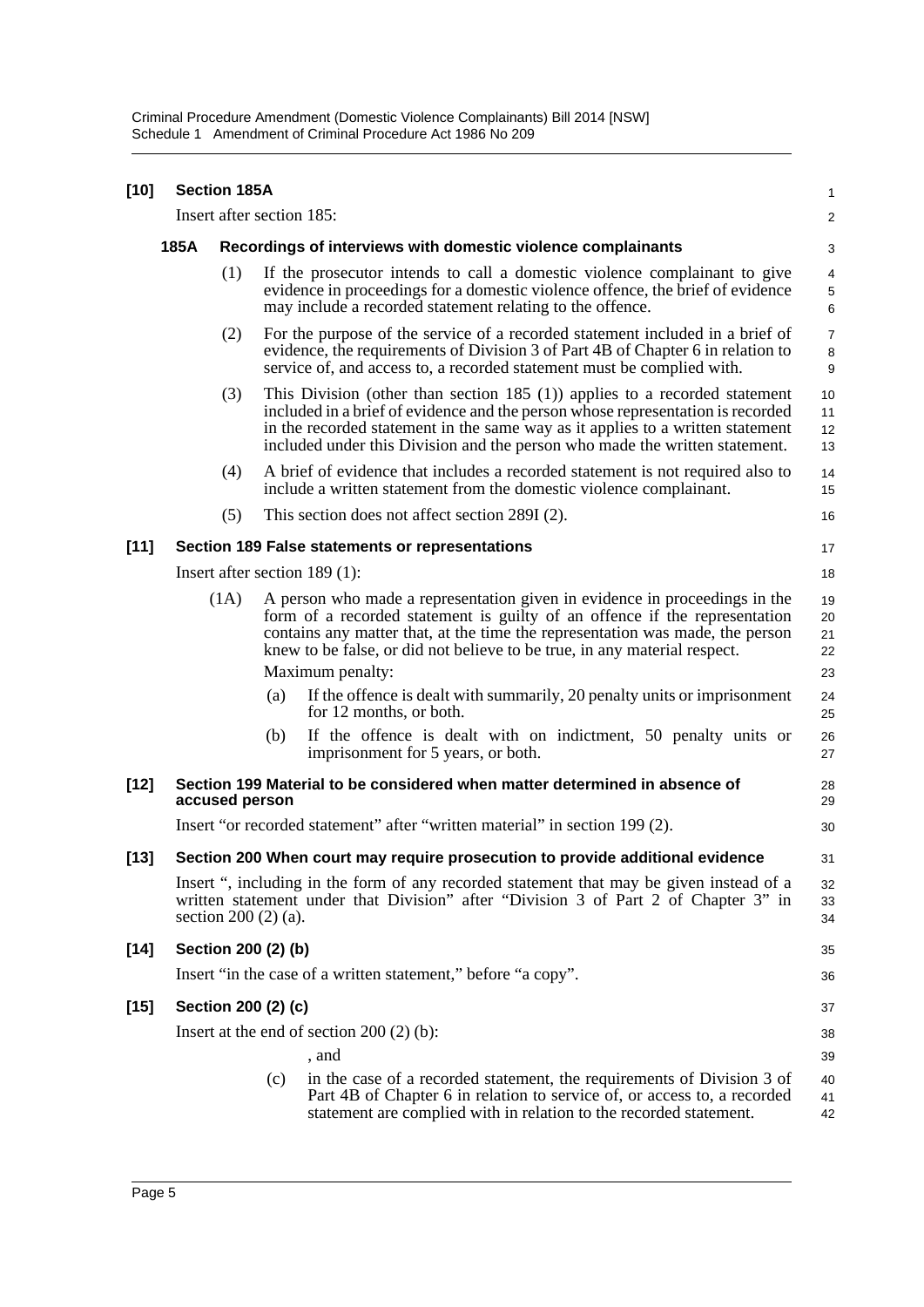Criminal Procedure Amendment (Domestic Violence Complainants) Bill 2014 [NSW] Schedule 1 Amendment of Criminal Procedure Act 1986 No 209

| $[16]$ |      | <b>Section 200 (4)</b> |                                                                                                                                                                                                                                                                                         | 1                        |
|--------|------|------------------------|-----------------------------------------------------------------------------------------------------------------------------------------------------------------------------------------------------------------------------------------------------------------------------------------|--------------------------|
|        |      |                        | Insert "or recorded statement" after "written statement" wherever occurring.                                                                                                                                                                                                            | $\overline{a}$           |
| $[17]$ |      |                        | Section 247E Notice of prosecution case to be given to defendant                                                                                                                                                                                                                        | 3                        |
|        |      |                        | Insert after section $247E(1)(c)$ :                                                                                                                                                                                                                                                     | 4                        |
|        |      |                        | in accordance with Division 3 of Part 4B of Chapter 6, a copy of any<br>(c1)<br>recorded statement of a witness that the prosecutor proposes to adduce<br>at the hearing of the proceedings,                                                                                            | 5<br>6<br>$\overline{7}$ |
| $[18]$ |      |                        | Section 247Q Requirements as to notices                                                                                                                                                                                                                                                 | 8                        |
|        |      |                        | Insert after section 247Q (5):                                                                                                                                                                                                                                                          | 9                        |
|        |      | (6)                    | Nothing in this section requires a recorded statement to be given to a defendant<br>other than in accordance with Division 3 of Part 4B of Chapter 6.                                                                                                                                   | 10<br>11                 |
| $[19]$ |      |                        | Chapter 6, Part 4B                                                                                                                                                                                                                                                                      | 12                       |
|        |      |                        | <b>Insert after Part 4A:</b>                                                                                                                                                                                                                                                            | 13                       |
|        |      |                        | Part 4B Giving of evidence by domestic violence<br>complainants                                                                                                                                                                                                                         | 14<br>15                 |
|        |      | <b>Division 1</b>      | <b>Preliminary</b>                                                                                                                                                                                                                                                                      | 16                       |
|        | 289C |                        | Interpretation                                                                                                                                                                                                                                                                          | 17                       |
|        |      | (1)                    | In this Part:                                                                                                                                                                                                                                                                           | 18                       |
|        |      |                        | <i>complainant</i> means a domestic violence complainant.                                                                                                                                                                                                                               | 19                       |
|        |      |                        | <i>recording</i> means:                                                                                                                                                                                                                                                                 | 20                       |
|        |      |                        | an audio recording, or<br>(a)                                                                                                                                                                                                                                                           | 21                       |
|        |      |                        | a video and audio recording.<br>(b)                                                                                                                                                                                                                                                     | 22                       |
|        |      |                        | <i>view</i> a video recording means view and listen to.                                                                                                                                                                                                                                 | 23                       |
|        |      | (2)                    | Words and expressions that are defined in the <i>Evidence Act 1995</i> and that are<br>used in this Part have the same meanings in this Part as they have in the<br>Evidence Act 1995.                                                                                                  | 24<br>25<br>26           |
|        | 289D |                        | Meaning of "recorded statement"                                                                                                                                                                                                                                                         | 27                       |
|        |      |                        | In this Act, a <i>recorded statement</i> means a recording made by a police officer<br>of a representation made by a complainant when the complainant is questioned<br>by a police officer in connection with the investigation of the commission of a<br>domestic violence offence if: | 28<br>29<br>30<br>31     |
|        |      |                        | the recording is made with the informed consent of the complainant, and<br>(a)                                                                                                                                                                                                          | 32                       |
|        |      |                        | (b)<br>the questioning occurs as soon as practicable after the commission of<br>the offence.                                                                                                                                                                                            | 33<br>34                 |
|        | 289E |                        | <b>Relationship to Evidence Act 1995</b>                                                                                                                                                                                                                                                | 35                       |
|        |      |                        | The provisions of this Part are in addition to the provisions of the <i>Evidence Act</i><br>1995 and do not, unless a contrary intention is shown, affect the operation of<br>that Act.                                                                                                 | 36<br>37<br>38           |
|        |      |                        | Note. For example, provisions of that Act such as section 21 (relating to oaths and<br>affirmations) and section 65 (an exception to the hearsay rule where a person is not<br>available to give evidence) are not affected by this Part.                                               | 39<br>40<br>41           |
|        |      |                        |                                                                                                                                                                                                                                                                                         |                          |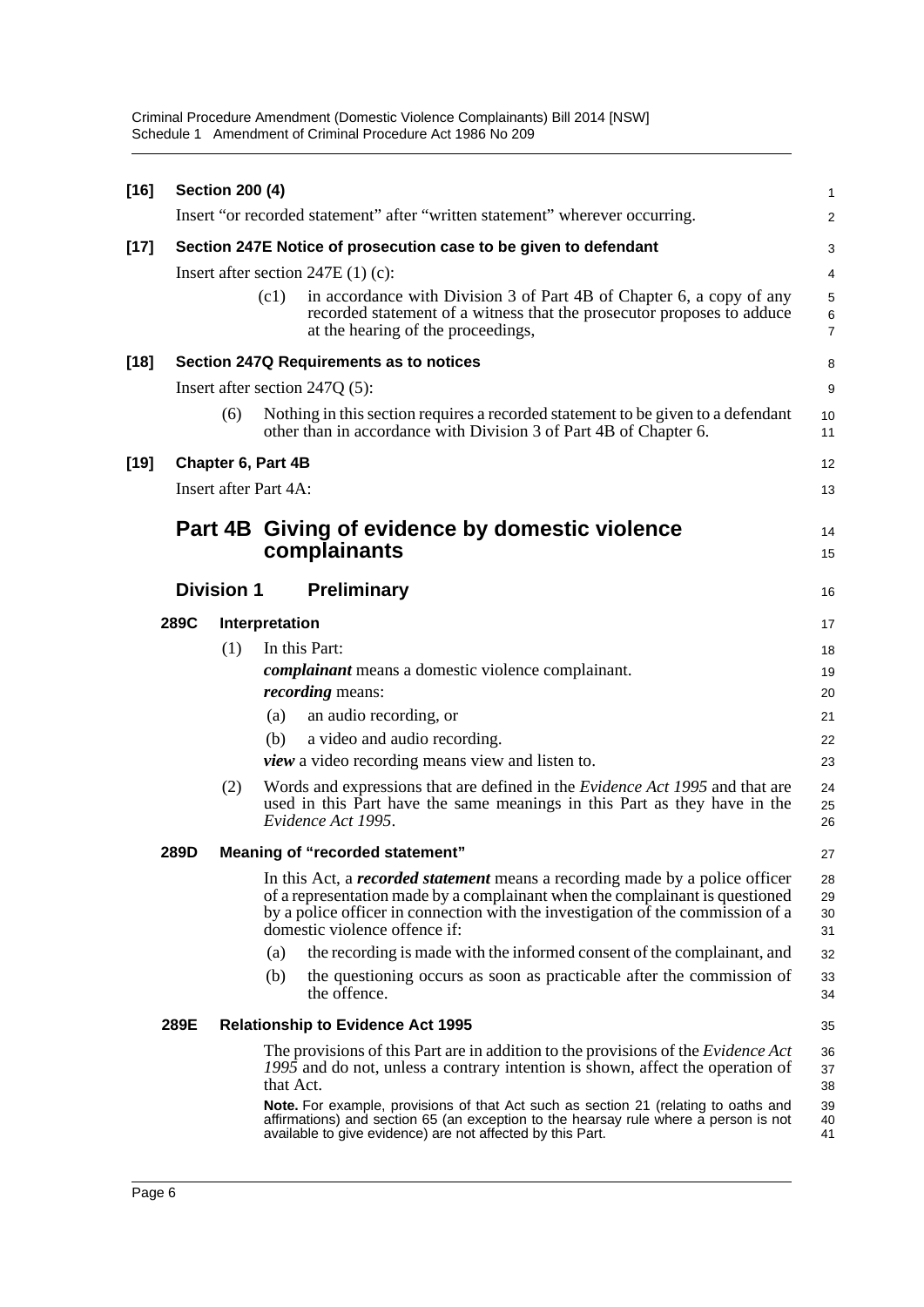| <b>Division 2</b> |     | Giving of evidence of out of court representations                                                                                                                                                                                                                                                                                                                                    | 1                          |
|-------------------|-----|---------------------------------------------------------------------------------------------------------------------------------------------------------------------------------------------------------------------------------------------------------------------------------------------------------------------------------------------------------------------------------------|----------------------------|
| 289F              |     | Complainant may give evidence in chief in form of recording                                                                                                                                                                                                                                                                                                                           | $\overline{c}$             |
|                   | (1) | In proceedings for a domestic violence offence, a complainant may give<br>evidence in chief of a representation made by the complainant wholly or partly<br>in the form of a recorded statement that is viewed or heard by the court.                                                                                                                                                 | 3<br>4<br>5                |
|                   | (2) | A representation contained in a recorded statement may be in the form of<br>questions and answers.                                                                                                                                                                                                                                                                                    | 6<br>7                     |
|                   | (3) | A recorded statement must contain the following statements by the<br>complainant:                                                                                                                                                                                                                                                                                                     | 8<br>9                     |
|                   |     | a statement as to the complainant's age,<br>(a)                                                                                                                                                                                                                                                                                                                                       | 10                         |
|                   |     | a statement as to the truth of the representation,<br>(b)                                                                                                                                                                                                                                                                                                                             | 11                         |
|                   |     | (c)<br>any other matter required by the rules.                                                                                                                                                                                                                                                                                                                                        | 12                         |
|                   | (4) | If the representation contained in a recorded statement, or part of it, is in a<br>language other than English:                                                                                                                                                                                                                                                                       | 13<br>14                   |
|                   |     | the recorded statement must contain an English translation of the<br>(a)<br>representation or part, or                                                                                                                                                                                                                                                                                | 15<br>16                   |
|                   |     | a separate written English translation of the representation or part must<br>(b)<br>accompany the recorded statement.                                                                                                                                                                                                                                                                 | 17<br>18                   |
|                   | (5) | A complainant who gives evidence wholly or partly in the form of a recorded<br>statement must subsequently be available for cross-examination and<br>re-examination:                                                                                                                                                                                                                  | 19<br>20<br>21             |
|                   |     | orally in the courtroom, or<br>(a)                                                                                                                                                                                                                                                                                                                                                    | 22                         |
|                   |     | in accordance with any other alternative arrangements permitted for the<br>(b)<br>complainant under this or any other Act.                                                                                                                                                                                                                                                            | 23<br>24                   |
|                   | (6) | This section does not prevent a complainant from giving evidence in any other<br>manner permitted for the complainant under this Act or any other law.                                                                                                                                                                                                                                | 25<br>26                   |
| 289G              |     | Determination as to whether evidence will be given by recording                                                                                                                                                                                                                                                                                                                       | 27                         |
|                   |     | In determining whether or not to have a complainant give evidence wholly or<br>partly in the form of a recorded statement, the prosecutor must take into<br>account the following matters:                                                                                                                                                                                            | 28<br>29<br>30             |
|                   |     | the wishes of the complainant,<br>(a)                                                                                                                                                                                                                                                                                                                                                 | 31                         |
|                   |     | (b) any evidence of intimidation of the complainant by the accused person,                                                                                                                                                                                                                                                                                                            | 32                         |
|                   |     | the objects of the Crimes (Domestic and Personal Violence) Act 2007.<br>(c)                                                                                                                                                                                                                                                                                                           | 33                         |
| 289H              |     | Use of evidence in concurrent or related domestic violence proceedings                                                                                                                                                                                                                                                                                                                | 34                         |
|                   | (1) | This section applies if an application for an order under the Crimes (Domestic<br>and Personal Violence) Act 2007 is made concurrently with proceedings for a<br>domestic violence offence or arises from the circumstances of the alleged<br>domestic violence offence.                                                                                                              | 35<br>36<br>37<br>38       |
|                   | (2) | If evidence is given wholly or partly in the form of a recorded statement in the<br>proceedings for the domestic violence offence, that evidence may also be<br>given in that form in the proceedings relating to the application for the order.<br>Any such evidence is to be given in accordance with any rules made under the<br>Crimes (Domestic and Personal Violence) Act 2007. | 39<br>40<br>41<br>42<br>43 |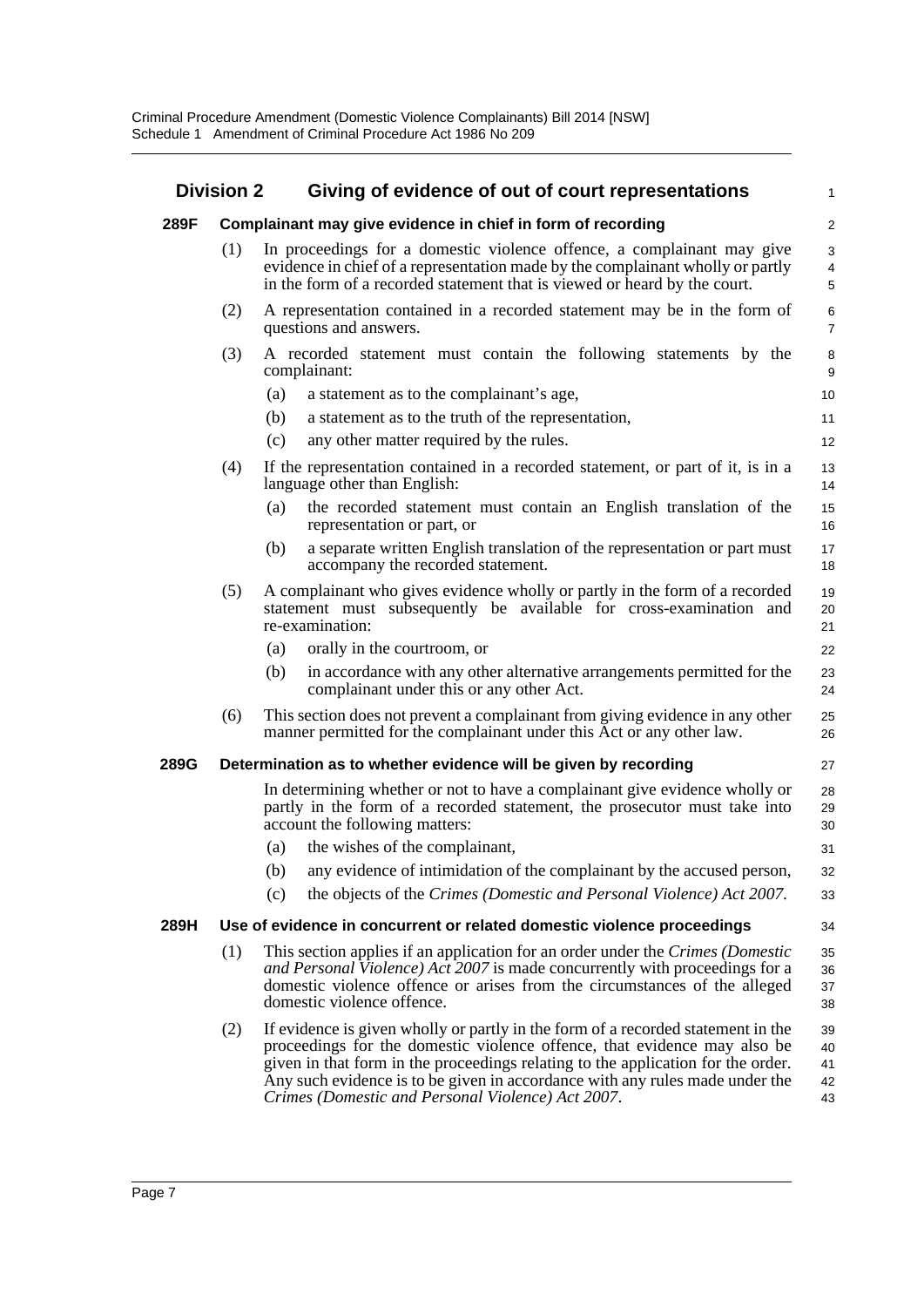#### **289I Admissibility of recorded evidence**

| 289I |                                                                                                                                                                                                                                                                                                                      | Admissibility of recorded evidence                                                                                                                                                                                                                                                                                                                                 | 1                          |  |
|------|----------------------------------------------------------------------------------------------------------------------------------------------------------------------------------------------------------------------------------------------------------------------------------------------------------------------|--------------------------------------------------------------------------------------------------------------------------------------------------------------------------------------------------------------------------------------------------------------------------------------------------------------------------------------------------------------------|----------------------------|--|
|      | (1)                                                                                                                                                                                                                                                                                                                  | The hearsay rule and the opinion rule (within the meaning of the <i>Evidence Act</i><br>1995) do not prevent the admission or use of evidence of a representation in<br>the form of a recorded statement.                                                                                                                                                          |                            |  |
|      | (2)<br>Evidence of a representation of a complainant that is given in the form of a<br>recorded statement is not to be admitted unless the accused person was given,<br>in accordance with Division 3, a reasonable opportunity to listen to, and, in the<br>case of a video recording, view the recorded statement. |                                                                                                                                                                                                                                                                                                                                                                    |                            |  |
|      | (3)                                                                                                                                                                                                                                                                                                                  | However, the recorded statement may be admitted even if the requirements of<br>Division 3 have not been complied with if the court is satisfied that:                                                                                                                                                                                                              | 9<br>10                    |  |
|      |                                                                                                                                                                                                                                                                                                                      | the parties consent to the recorded statement being admitted, or<br>(a)                                                                                                                                                                                                                                                                                            | 11                         |  |
|      |                                                                                                                                                                                                                                                                                                                      | (b)<br>the accused person or his or her Australian legal practitioner (if any)<br>have been given a reasonable opportunity otherwise than in accordance<br>with Division 3 to listen to or view the recorded statement and it would<br>be in the interests of justice to admit the recorded statement.                                                             | 12<br>13<br>14<br>15       |  |
| 289J |                                                                                                                                                                                                                                                                                                                      | <b>Warning to jury</b>                                                                                                                                                                                                                                                                                                                                             | 16                         |  |
|      |                                                                                                                                                                                                                                                                                                                      | If a complainant gives evidence wholly or partly in the form of a recorded<br>statement in accordance with this Division in proceedings in which there is a<br>jury, the judge must warn the jury not to draw any inference adverse to the<br>accused person or give the evidence any greater or lesser weight because of the<br>evidence being given in that way. | 17<br>18<br>19<br>20<br>21 |  |
| 289K |                                                                                                                                                                                                                                                                                                                      | <b>Transcripts of recordings</b>                                                                                                                                                                                                                                                                                                                                   | 22                         |  |
|      |                                                                                                                                                                                                                                                                                                                      | The court may order that a transcript of all or part of the evidence given in the<br>form of a recorded statement be supplied to the jury if it appears to the court<br>that a transcript would be likely to aid the jury's comprehension of the<br>evidence.                                                                                                      | 23<br>24<br>25<br>26       |  |
|      | <b>Division 3</b>                                                                                                                                                                                                                                                                                                    | Service of and access to recorded statements                                                                                                                                                                                                                                                                                                                       | 27                         |  |
| 289L |                                                                                                                                                                                                                                                                                                                      | Service of recorded statement                                                                                                                                                                                                                                                                                                                                      | 28                         |  |
|      | (1)                                                                                                                                                                                                                                                                                                                  | This section applies if an accused person is represented by an Australian legal<br>practitioner in proceedings for a domestic violence offence in which it is<br>proposed to give the evidence of a complainant wholly or partly in the form of<br>a recorded statement.                                                                                           | 29<br>30<br>31<br>32       |  |
|      | (2)                                                                                                                                                                                                                                                                                                                  | The prosecutor must cause a copy of the recorded statement to be served on<br>the Australian legal practitioner representing the accused person as soon as<br>practicable after the proceedings are commenced or the prosecutor determines<br>that evidence is to be given in the form of the recorded statement, whichever<br>occurs later.                       | 33<br>34<br>35<br>36<br>37 |  |
|      |                                                                                                                                                                                                                                                                                                                      |                                                                                                                                                                                                                                                                                                                                                                    |                            |  |

#### **289M Access to recorded statement**

(1) This section applies if an accused person is not represented by an Australian legal practitioner in proceedings for a domestic violence offence in which it is proposed to give the evidence of a complainant wholly or partly in the form of a recorded statement. 39 40 41 42

38

(2) The prosecutor must cause an audio copy of the recorded statement to be served on the accused person as soon as practicable after the proceedings are commenced or the prosecutor determines that evidence is to be given in the form of the recorded statement, whichever occurs later. 43 44 45 46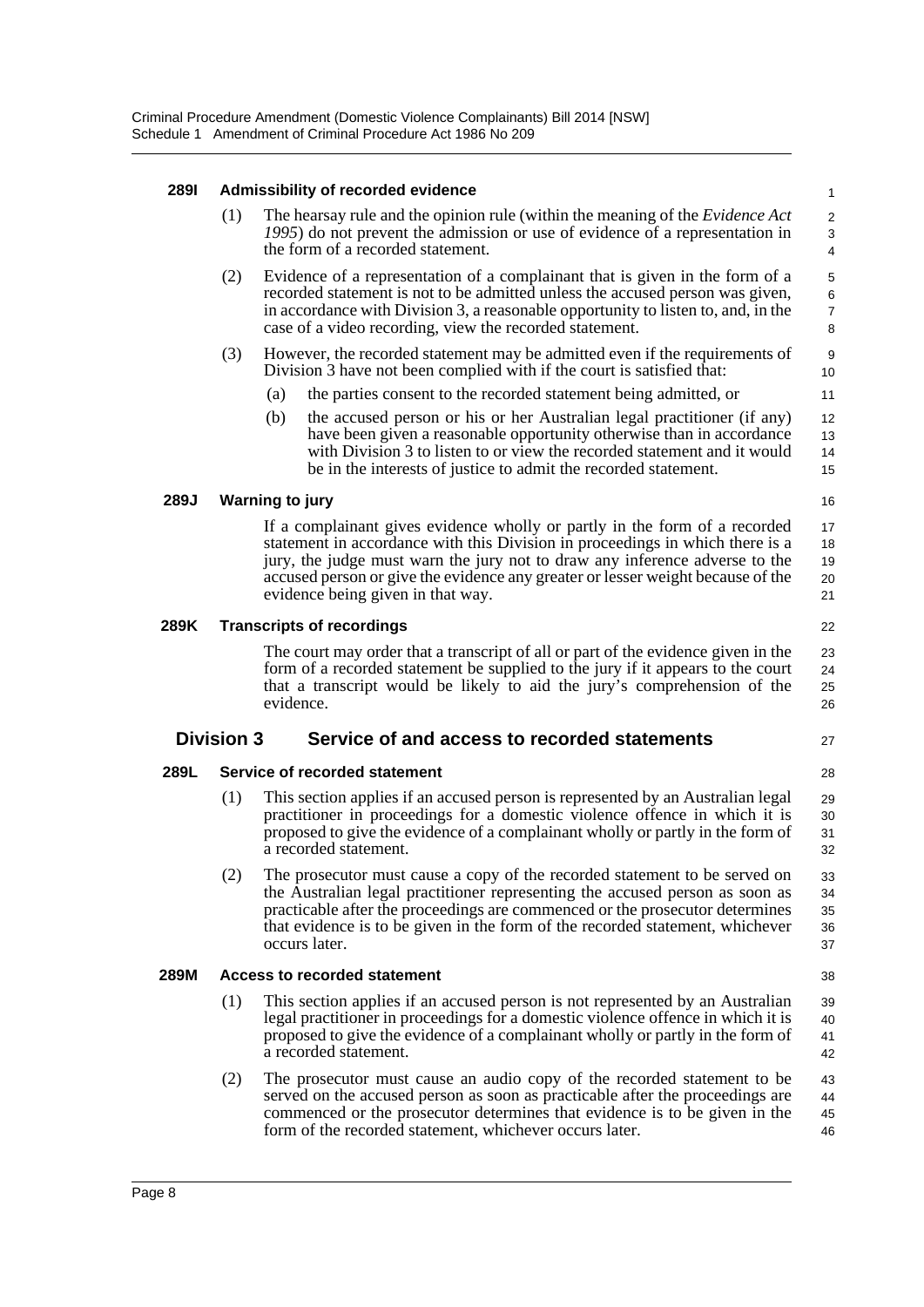|      | (3)               | The prosecutor must also, so far as is reasonably practicable, provide the<br>accused person with an opportunity to view a recorded statement that is in the<br>form of a video recording at a police station on at least one of the following<br>occasions:                                                   | $\mathbf{1}$<br>$\overline{2}$<br>3<br>$\overline{4}$ |
|------|-------------------|----------------------------------------------------------------------------------------------------------------------------------------------------------------------------------------------------------------------------------------------------------------------------------------------------------------|-------------------------------------------------------|
|      |                   | (a)<br>when the accused person is being questioned in relation to the alleged<br>domestic violence offence,                                                                                                                                                                                                    | $\,$ 5 $\,$<br>6                                      |
|      |                   | at the request of the accused person, on a day arranged with the accused<br>(b)<br>person,                                                                                                                                                                                                                     | $\overline{7}$<br>8                                   |
|      |                   | on another day specified by notice in writing given to the accused<br>(c)<br>person by the prosecutor before committal proceedings or the trial<br>commences.                                                                                                                                                  | 9<br>10<br>11                                         |
|      | (4)               | If it is not reasonably practicable for the prosecutor to comply with<br>subsection (3), the prosecutor must provide the accused person with an<br>opportunity to view a recorded statement that is in the form of a video<br>recording on a day on which proceedings relating to the offence are being held.  | 12<br>13<br>14<br>15                                  |
|      | (5)               | Evidence may not be adduced in any proceedings of the behaviour or response<br>of an accused person when viewing a recorded statement at a place specified<br>for that purpose under this section, unless:                                                                                                     | 16<br>17<br>18                                        |
|      |                   | the viewing took place while the person was being questioned in<br>(a)<br>relation to an alleged domestic violence offence, or                                                                                                                                                                                 | 19<br>20                                              |
|      |                   | the proceedings relate to the behaviour.<br>(b)                                                                                                                                                                                                                                                                | 21                                                    |
|      | (6)               | Any period during which an accused person views a video recording under<br>subsection $(3)$ (a) is to be included in the time to be taken into account for the<br>purposes of determining the maximum investigation period under section 115<br>of the Law Enforcement (Powers and Responsibilities) Act 2002. | 22<br>23<br>24<br>25                                  |
|      | <b>Division 4</b> | <b>Miscellaneous</b>                                                                                                                                                                                                                                                                                           | 26                                                    |
| 289N |                   | Validity of proceedings not affected                                                                                                                                                                                                                                                                           | 27                                                    |
|      | (1)               | The failure of a complainant to give evidence in accordance with a provision<br>of this Part does not affect the validity of any proceeding or any decision made<br>in connection with that proceeding.                                                                                                        | 28<br>29<br>30                                        |
|      | (2)               | The failure of a police officer to record a representation of a complainant in<br>accordance with the requirements of any rules or regulations made under this<br>Part does not affect the validity of any proceeding in which evidence of the<br>representation is given.                                     | 31<br>32<br>33<br>34                                  |
| 2890 |                   | Prosecutor entitled to retain possession of recorded statement                                                                                                                                                                                                                                                 | 35                                                    |
|      | (1)               | At the completion of any criminal proceedings in which a recorded statement<br>is played, the court must, on application by the prosecutor, direct that the<br>recorded statement be returned to the custody of the prosecutor.                                                                                | 36<br>37<br>38                                        |
|      | (2)               | In this section, a reference to a recorded statement includes a reference to any<br>copy of a recorded statement made for the purposes of the proceedings.                                                                                                                                                     | 39<br>40                                              |
|      |                   |                                                                                                                                                                                                                                                                                                                |                                                       |
| 289P |                   | Improper copying or dissemination of recorded statement                                                                                                                                                                                                                                                        | 41                                                    |
|      | (1)               | A person who has possession of a recorded statement must not copy, or permit<br>a person to copy, the recorded statement, give possession of the recorded<br>statement to another person or publish the recorded statement, except:                                                                            | 42<br>43<br>44                                        |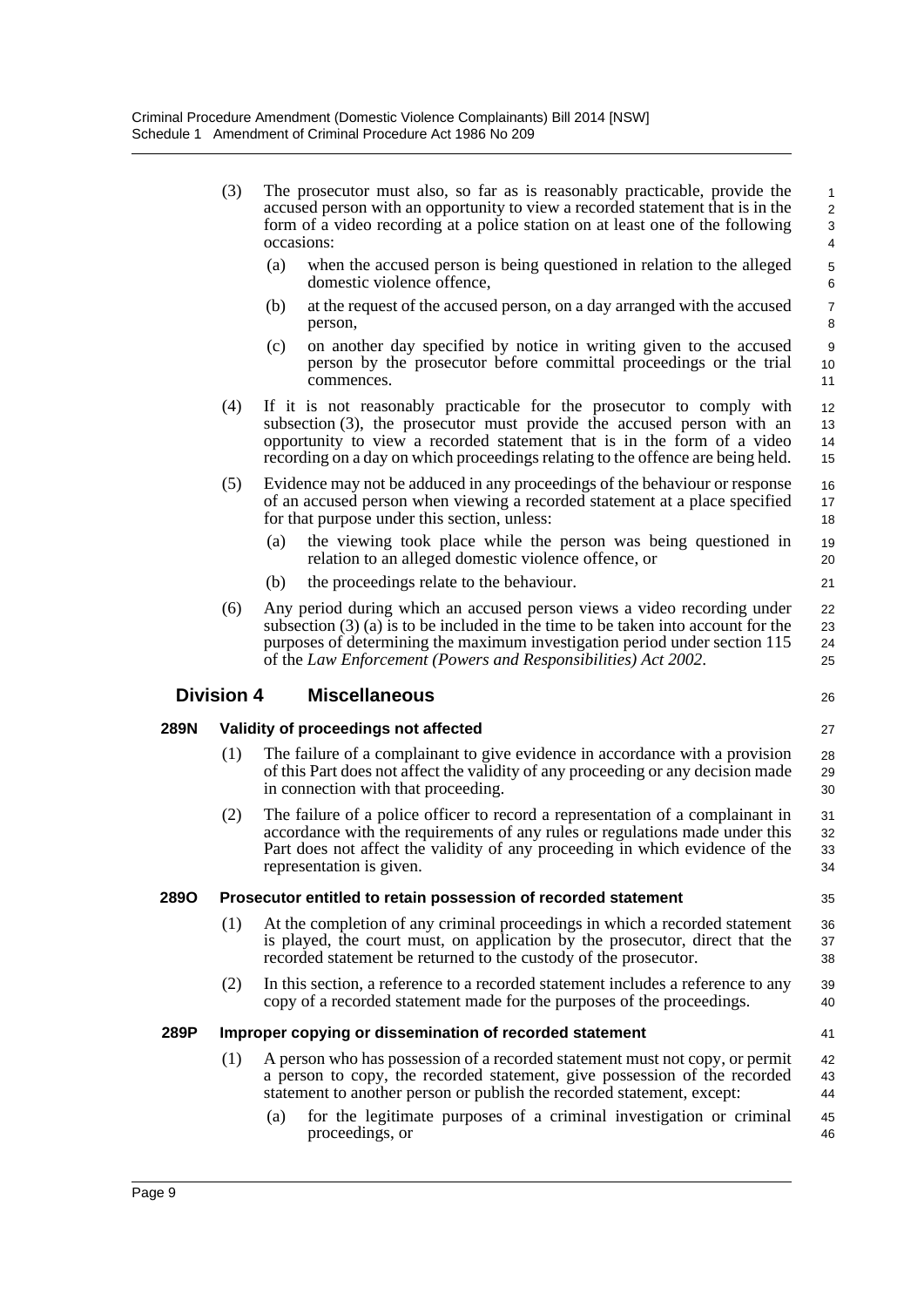|        |             |     | (b)                   | if the person is a public official, in the proper exercise of the person's<br>public official functions (including any functions relating to education<br>or training).                                                                                                                                                                                                    | 1<br>$\overline{2}$<br>3        |
|--------|-------------|-----|-----------------------|----------------------------------------------------------------------------------------------------------------------------------------------------------------------------------------------------------------------------------------------------------------------------------------------------------------------------------------------------------------------------|---------------------------------|
|        |             |     |                       | Maximum penalty: 100 penalty units, or 2 years imprisonment, or both.                                                                                                                                                                                                                                                                                                      | 4                               |
|        |             | (2) |                       | This section does not permit any person, including an Australian legal<br>practitioner who represents an accused person, to give possession of a video<br>copy of a recorded statement to the accused person or to permit the accused<br>person to copy or obtain a copy of a recorded statement.                                                                          | 5<br>6<br>$\boldsymbol{7}$<br>8 |
|        |             | (3) |                       | In this section, a reference to a recorded statement includes a reference to any<br>copy of a recorded statement made for the purposes of the proceedings.                                                                                                                                                                                                                 | 9<br>10                         |
|        |             | (4) |                       | An offence under this section is to be dealt with summarily.                                                                                                                                                                                                                                                                                                               | 11                              |
|        |             | (5) |                       | In this section:                                                                                                                                                                                                                                                                                                                                                           | 12                              |
|        |             |     |                       | <i>public official</i> has the same meaning as in the <i>Independent Commission</i><br><b>Against Corruption Act 1988.</b>                                                                                                                                                                                                                                                 | 13<br>14                        |
|        |             |     |                       | <i>publish</i> means disseminate or provide access to one or more persons by means<br>of the internet, radio, television or other media.                                                                                                                                                                                                                                   | 15<br>16                        |
|        | 289Q        |     | <b>Court powers</b>   |                                                                                                                                                                                                                                                                                                                                                                            | 17                              |
|        |             | (1) |                       | The court may make, vary or revoke an order under a provision of this Part<br>either on its own motion or on application by a party to the proceeding or by<br>the complainant giving evidence.                                                                                                                                                                            | 18<br>19<br>20                  |
|        |             | (2) |                       | Unless a contrary intention is shown, nothing in this Part limits any discretion<br>that a court has with respect to the conduct of a proceeding.                                                                                                                                                                                                                          | 21<br>22                        |
|        |             | (3) |                       | Without limiting any other power of a court to adjourn proceedings, a court<br>may adjourn any proceedings relating to a domestic violence offence for not<br>more than 14 days to enable an accused person to view or listen to a recorded<br>statement on the ground that the accused person has not had a reasonable<br>opportunity to view or listen to the recording. | 23<br>24<br>25<br>26<br>27      |
|        | 289R        |     | <b>Rules of court</b> |                                                                                                                                                                                                                                                                                                                                                                            | 28                              |
|        |             |     |                       | Rules of court may (subject to any regulations made under this Act) be made<br>in respect of the giving of evidence in the form of a recorded statement in<br>proceedings for a domestic violence offence.                                                                                                                                                                 | 29<br>30<br>31                  |
|        | <b>289S</b> |     | <b>Regulations</b>    |                                                                                                                                                                                                                                                                                                                                                                            | 32                              |
|        |             |     |                       | Without limiting any other provision of this Part, regulations may be made for<br>or with respect to the following matters:                                                                                                                                                                                                                                                | 33<br>34                        |
|        |             |     | (a)                   | the giving of informed consent to the recording of a representation for<br>the purposes of a recorded statement,                                                                                                                                                                                                                                                           | 35<br>36                        |
|        |             |     | (b)                   | service of, or access to, a recorded statement,                                                                                                                                                                                                                                                                                                                            | 37                              |
|        |             |     | (c)                   | the form in which a copy of a recorded statement is served on an<br>accused person.                                                                                                                                                                                                                                                                                        | 38<br>39                        |
| [20]   |             |     |                       | Section 291A Other parts of proceedings may be heard in camera                                                                                                                                                                                                                                                                                                             | 40                              |
|        |             |     |                       | Omit "(within the meaning of Part 6)" from section 291A (6) (b).                                                                                                                                                                                                                                                                                                           | 41                              |
| $[21]$ |             |     |                       | Section 291B Incest offence proceedings to be held entirely in camera                                                                                                                                                                                                                                                                                                      | 42                              |
|        |             |     |                       | Omit "(within the meaning of Part 6)" from section 291B (3) (b).                                                                                                                                                                                                                                                                                                           | 43                              |